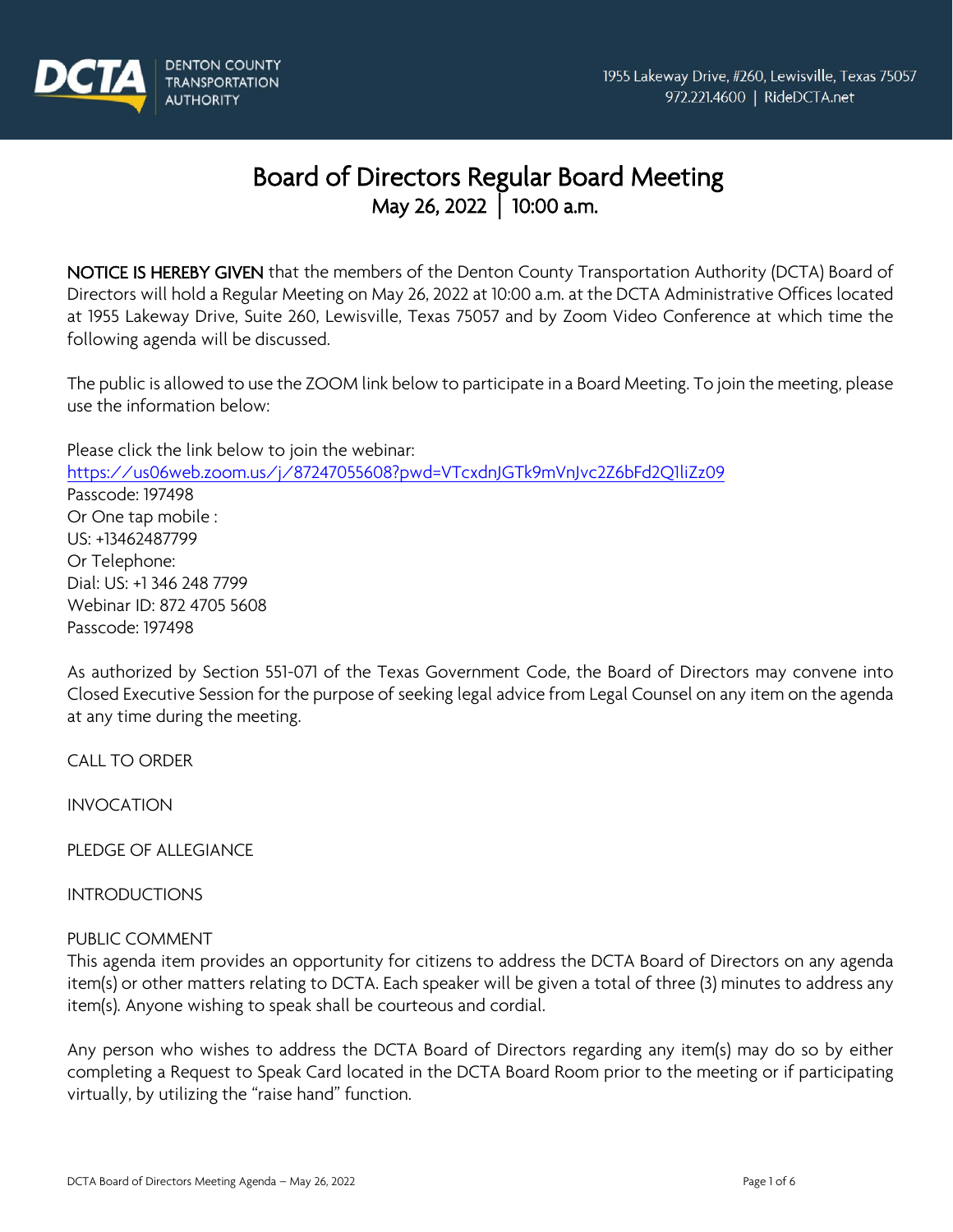

Citizens that are not able to participate in-person or connect virtually to the Zoom meeting must email his or her public comment to [kmorris-perkins@dcta.net n](mailto:kmorris-perkins@dcta.net)o later than 3:00 pm on Wednesday, May 25, 2022, to ensure the comment will be read.

The Board of Directors is not permitted to take action on any subject raised by a speaker during Public Comments. However, the DCTA Board of Directors may have the item placed on a future agenda for action; refer the item to the DCTA Administration for further study or action; briefly state existing DCTA policy; or provide a brief statement of factual information in response to the inquiry.

CONSENT AGENDA

1. Consider Approval of Monthly Financial Statements for April 2022

| (packet pages 7-13) |                                                        |
|---------------------|--------------------------------------------------------|
| Action Item         |                                                        |
| Backup Information: | Memo                                                   |
|                     | Exhibit 1: Monthly Financial Statements - April 2022   |
|                     | Exhibit 2: Capital Projects Budget Report - April 2022 |

2. Consider Ratification of an Agreement with MidAmerican Energy to purchase electrical power at a rate of \$0.07611 per kilowatt hour (kWh) over a 60-month contract term

```
(packet pages 14-35) 
Action Item
Backup Information: Memo
```
Exhibit 1: Energy Contract – MidAmerican Energy Exhibit 2: EPA Green Power Partnership Agreement Exhibit 3: REC Certificate

3. Consider Approval of an Extension of Contract with Swiftly Transitime and Insights for Automatic Vehicle Location Software in the amount of \$80,920 for one additional year (packet pages 36-39)

Action Item Backup Information: Memo Exhibit 1: Swiftly Order Form

4. Consider Approval of First Amendment of Post-Closing Lease for the Burns Property located at 655 East Main Street, Lewisville, Texas

(packet pages 40-46) Action Item Backup Information: Memo Exhibit 1: Request for Rent Relief

Exhibit 2: First Amendment to Post-Closing Lease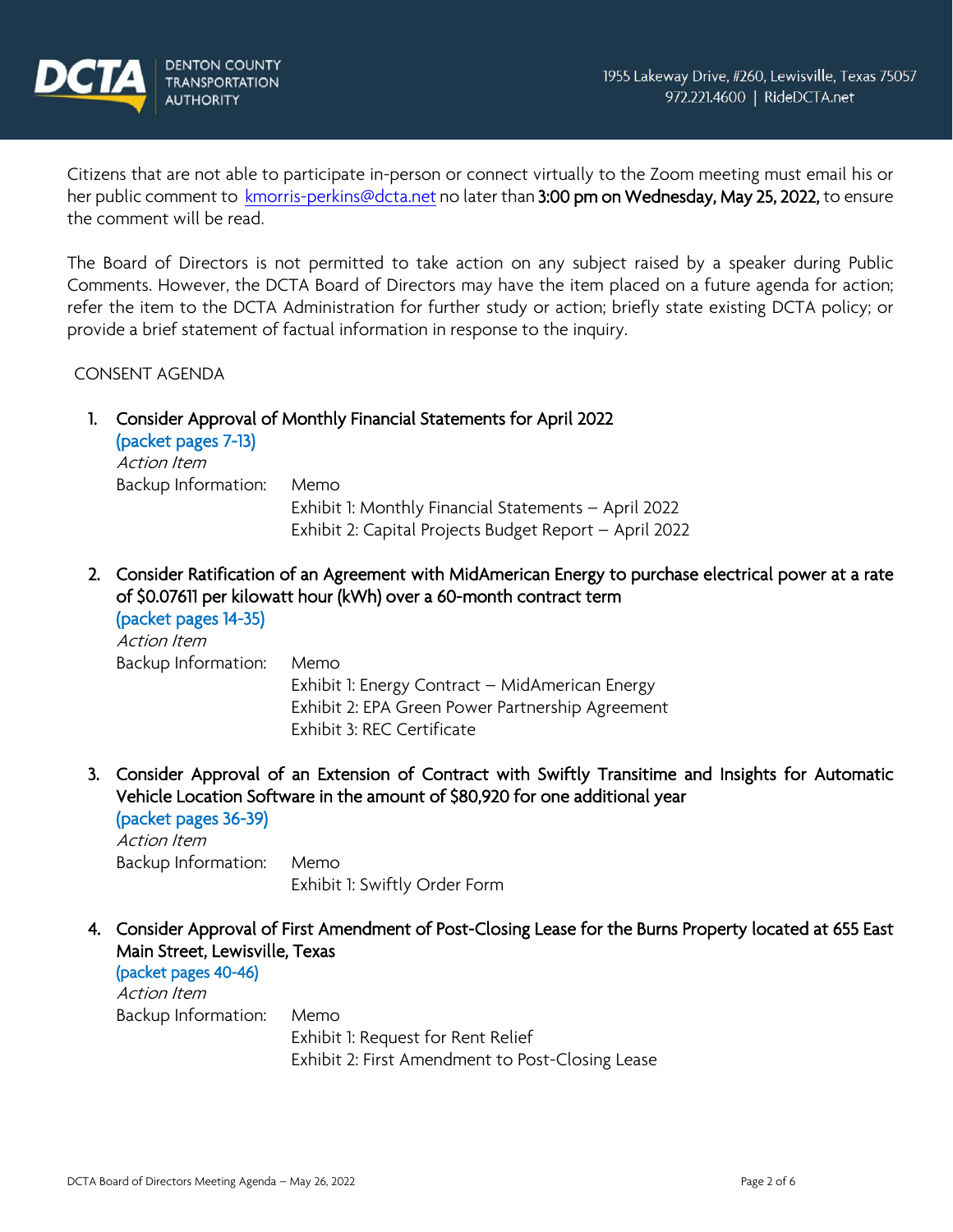

# 5. Consider Approval of the Interim Chief Executive Officer (CEO) Employment Agreement

(packet pages 47-51) Action Item Backup Information: Memo

Exhibit 1: Interim CEO Employment Agreement

# 6. Consider Approval of Regular Meeting Minutes dated April 28, 2022 (packet pages 52-63) Action Item

Backup Information: Exhibit 1: April 28, 2022 Minutes

# REGULAR AGENDA

# 1. Discuss Mobility Services Update

#### (packet pages 64-65) Discussion Item

Presenter: Javier Trilla, AVP of Innovation and Information Technology Chris Newport, Accenture LLC Backup Information: Memo

# 2. Marketing and Communications Monthly Update

# (packet page 66)

Discussion Item Presenter: Pamela Burns, Director of Marketing and Communications Backup Information: Memo

# 3. Discuss Denton County Transportation Authority Chief Executive Officer (CEO) Search

(packet page 67) Discussion Item Presenter: Paul Cristina, Interim CEO Backup Information: Memo

# 4. Briefing on Denton County Transportation Authority (DCTA) New Member Policy

# (packet pages 68-76)

Discussion Item Presenter: Brittney Farr, Senior Director of Engagement & Administration Backup Information: Memo Exhibit 1: New Member Policy

# 5. Discuss Local and Regional Transportation Updates and Legislative Issues

(packet pages N/A) Discussion Item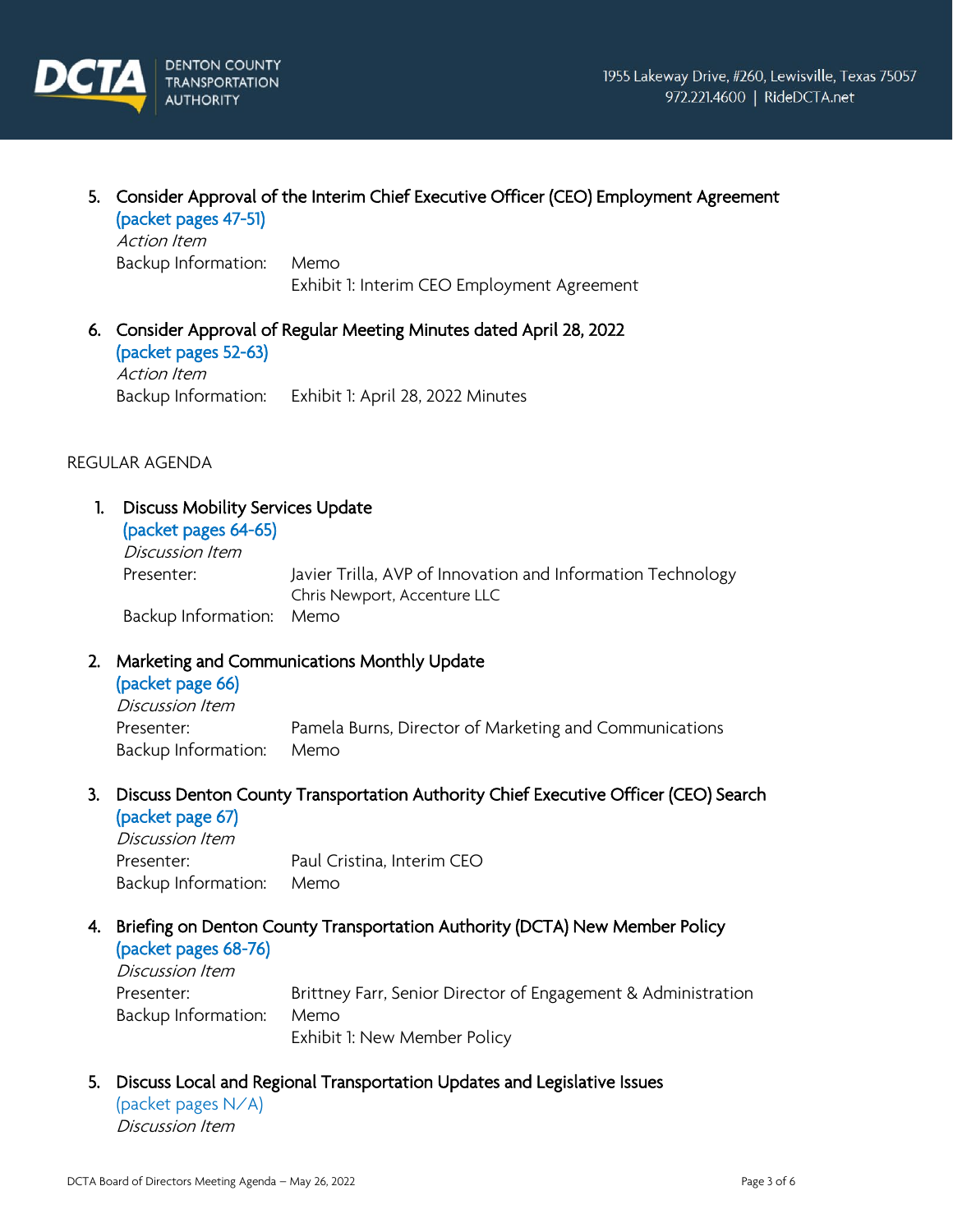

#### INFORMATIONAL REPORTS

# 1. Monthly Financial Reports

(packet pages 77-83) Backup Information: Memo 1: Monthly Sales Tax Receipts Exhibit 1: FY22 Monthly Sales Tax Report Memo 2: Monthly Mobility-as-a-Service Update Memo 3: Budget Information

## 2. Monthly Ridership Reports

(packet pages 84-92) Backup Information: Memo Exhibit 1: Ridership by Mode – April 2022 Exhibit 2: A-train Year-Over-Year Ridership Comparison Exhibit 3: Connect and GoZone Ridership by Month and Year Exhibit 4: Fixed-Route Ridership – April 2022 Exhibit 5: Connect Ridership Year-Over-Year by Month Exhibit 6: UNT Ridership Year-Over-Year by Month

- 3. Fiscal Year 2023 Healthcare Benefit Contracts (packet page 93) Backup Information: Memo
- 4. Request for Bid (RFB) 22-10 Automotive Tires & Related Services for Transit Vehicles (packet page 94) Backup Information: Memo
- 5. Contract with Industrial Power Truck & Equipment Under The Interlocal Purchasing System (TIPS) Cooperative Purchasing Agreement (packet page 95)

Backup Information: Memo

## FUTURE AGENDA ITEMS AND BOARD MEMBER REQUESTS

Staff will discuss proposed future agenda items. Board members may request an informational item or action item to be added to the next Board meeting agenda.

| Board Strategic Planning Work Session: | June 10, 2022 |
|----------------------------------------|---------------|
| DCTA Budget Workshop:                  | June 16, 2022 |
| Next Regular Board Meeting Date:       | June 23, 2022 |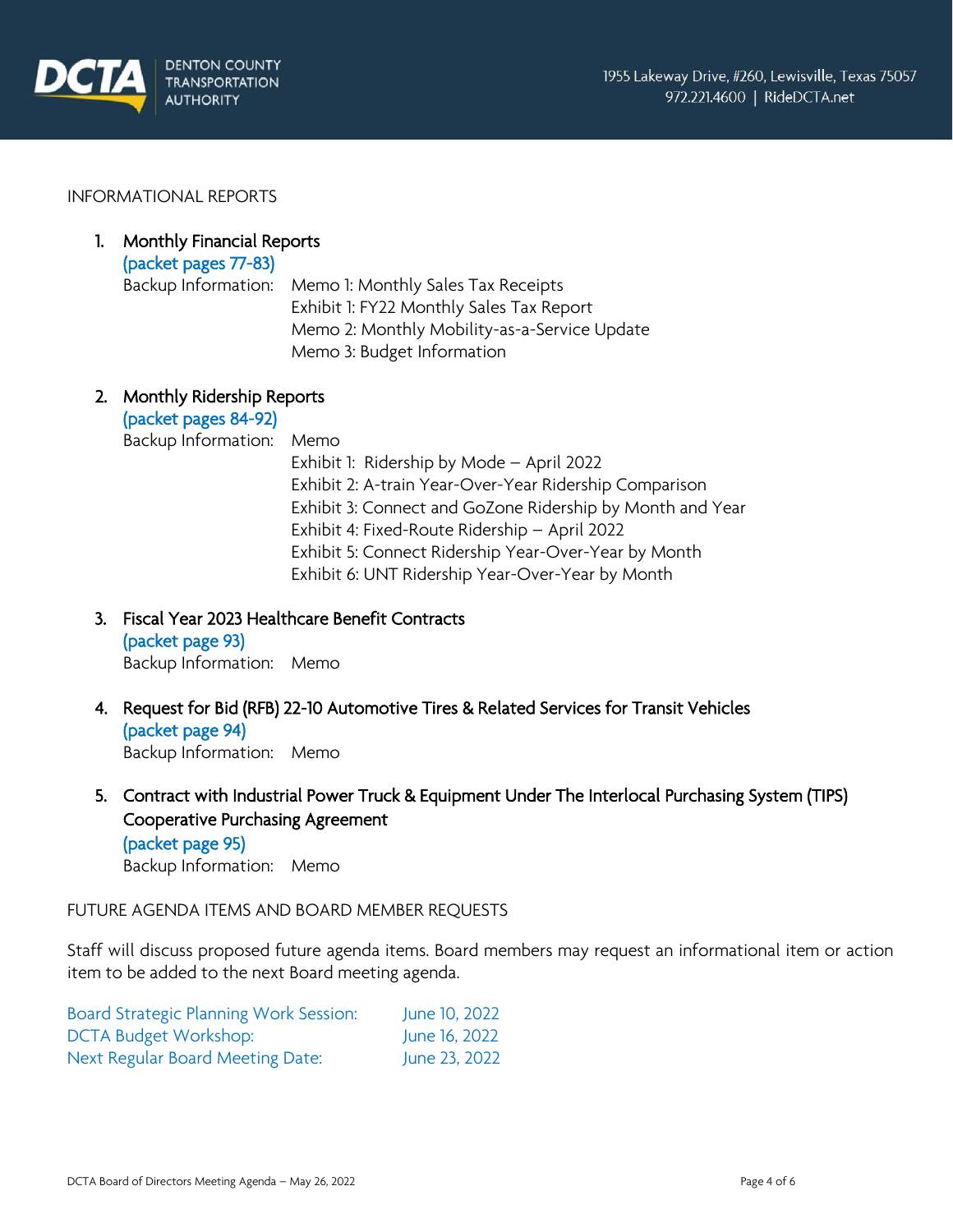

# REPORT ON ITEMS OF COMMUNITY INTEREST

Pursuant to Texas Government Section 551.0415 the Board of Directors may report on following items: (1) expression of thanks, congratulations, or condolences; (2) information about holiday schedules; (3) recognition of individuals; (4) reminders about upcoming DCTA and Member City events; (5) information about community events; and (6) announcements involving imminent threat to public health and safety.

## CONVENE EXECUTIVE SESSION

The Board may convene the Regular Board Meeting into Closed Executive Session for the following:

- 1. The Board of Directors will convene into Closed Executive Session pursuant to Section 551.072 of the Texas Government Code, Real Estate, Deliberation regarding real property – to deliberate the purchase, exchange, lease, or value of real property generally located adjacent to Hebron Station.
- 2. The Board of Directors will convene into Closed Executive Session pursuant to Section 551.075 of the Texas Government Code, Deliberation regarding Security Devices or Security Audits – to deliberate the cybersecurity initiatives.

# RECONVENE OPEN SESSION Reconvene and Take Necessary Action on Items Discussed during Closed Executive Session.

ADJOURN

# Board Members:

Cesar Molina, Denton County Seat 1, Chair TJ Gilmore, Lewisville, Vice-Chair Dianne Costa, Highland Village, Secretary Alison Maguire, Denton Andy Eads, Denton County Seat 2

#### Alternates

Jody Gonzalez, Denton County Seat 1 Kristin Green, Lewisville Pat Smith, Denton Paul Stevens, Highland Village Vacant, Denton County Seat 2

# Non-Voting Board Members:

Dennie Franklin, Frisco Mark Miller, Flower Mound Jeremie Maurina, The Colony Connie White, Small Cities Tom Winterburn, Corinth Vacant, Little Elm

# Staff Liaison:

Paul Cristina, Interim CEO